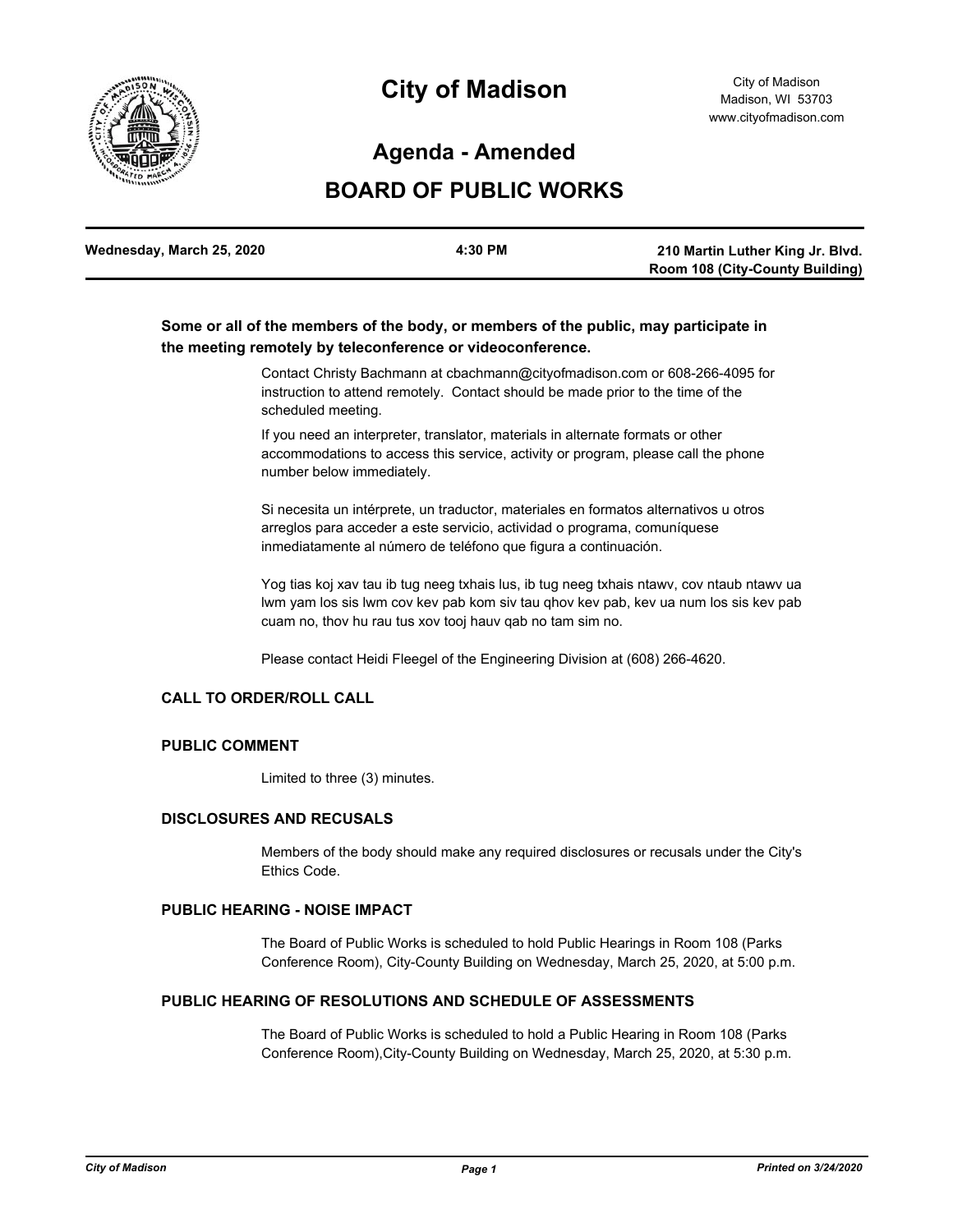### **1.\* Consider approving the Minutes of the Board of Public Works Meeting of Wednesday, March 4, 2020.**

March 4, 2020: https://madison.legistar.com/Calendar.aspx

RECOMMEND APPROVAL

**2.\* [60051](http://madison.legistar.com/gateway.aspx?m=l&id=/matter.aspx?key=70942)** Consider a Report of the City Engineer regarding the results of a review of water resources impacts and the necessity of permits for public works construction projects on this agenda and addendum to the agenda. *Attachments:* [Water Resource Report.pdf](http://madison.legistar.com/gateway.aspx?M=F&ID=ddc7485a-c09c-4d45-9dc5-6465a9034829.pdf)

RECOMMEND TO ACCEPT

**3. At this time, a consent agenda will be moved with the recommended action listed for each item EXCEPT:**

**1) items which have registrants wishing to speak.**

**2) items which require an extraordinary (roll call) vote and are not included on the consent agenda by unanimous consent.**

**3) items which Board Members have separated out for discussion/debate purposes.** 

**Those numbers with an asterisk are consent agenda items.**

#### **CONSIDER THE FOLLOWING PUBLIC HEARING ITEMS - NOISE IMPACTS**

**4. [59786](http://madison.legistar.com/gateway.aspx?m=l&id=/matter.aspx?key=70715)** Approving temporary construction work with associated noise impacts between the hours of 7:00 PM to 7:00 AM for work associated with City of Madison cured in place lining project #11989. (19th AD)

*Sponsors:* Keith Furman

[Watts Night Work Map.pdf](http://madison.legistar.com/gateway.aspx?M=F&ID=0960ab85-6d70-44da-931a-59abf9ef9653.pdf) [Noise Hearing Watts Rd E of S Gammon Road.pdf](http://madison.legistar.com/gateway.aspx?M=F&ID=5d73d98e-6e19-489d-b885-5e03bf7efba9.pdf) *Attachments:*

The Board of Public Works is scheduled to hold a Public Hearing in Room 108 (Parks Conference Room) of the City-County Building, 210 Martin Luther King Jr. Blvd. on Wednesday, March 25, 2020, at 5:00 p.m.

**5. [59790](http://madison.legistar.com/gateway.aspx?m=l&id=/matter.aspx?key=70719)** Approving temporary construction work with associated noise impacts between the hours of 7:00 PM to 7:00 AM on High Crossing Blvd and Lien Road. (17th AD)

*Sponsors:* Samba Baldeh

*Attachments:* [Noise Hearing High Crossing Blvd Lien Rd March 25 2020.pdf](http://madison.legistar.com/gateway.aspx?M=F&ID=dc5c0e67-be19-46d6-a34f-1fb98777546f.pdf)

The Board of Public Works is scheduled to hold a Public Hearing in Room 108 (Parks Conference Room) of the City-County Building, 210 Martin Luther King Jr. Blvd. on Wednesday, March 25, 2020, at 5:00 p.m.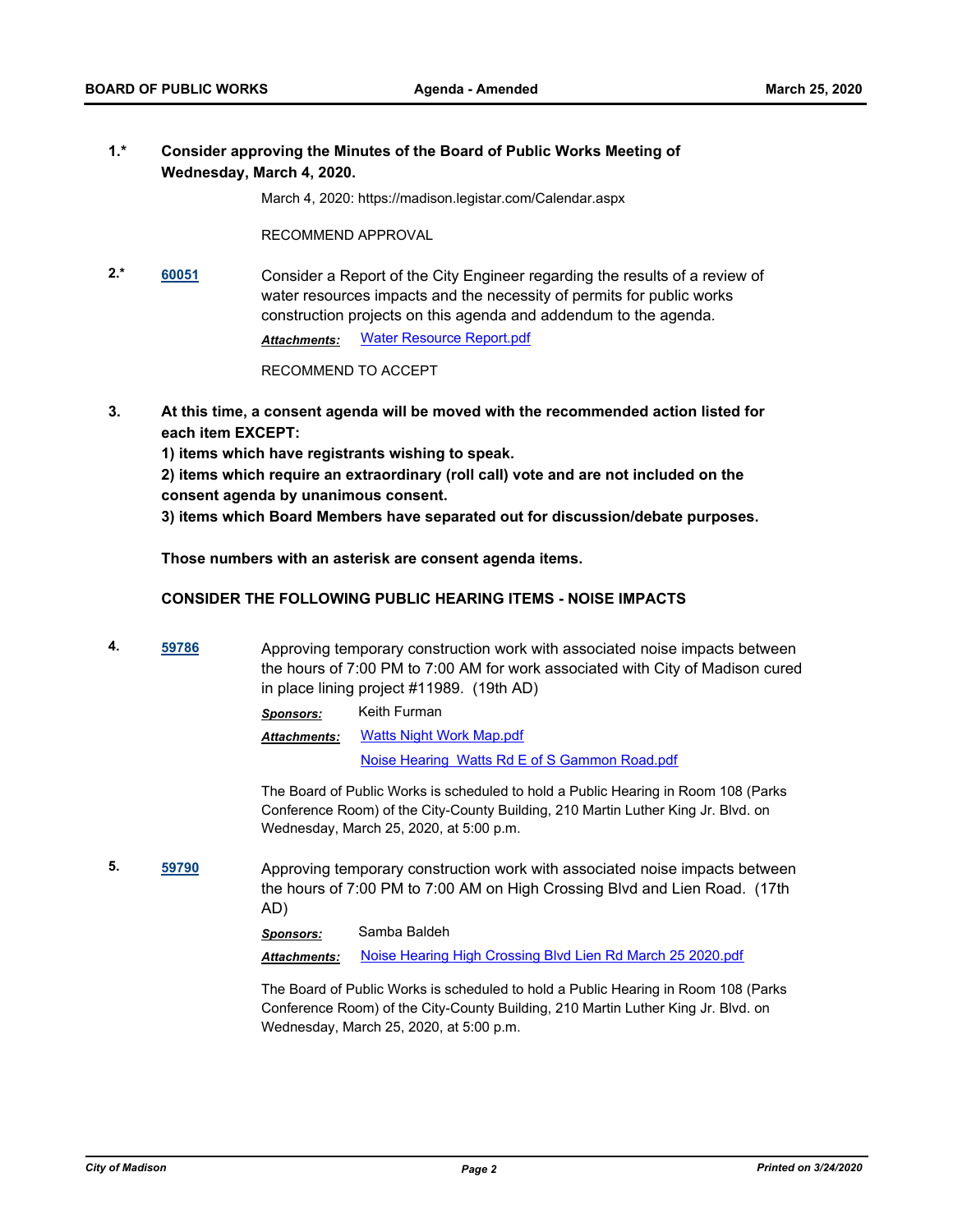#### **CONSIDER THE FOLLOWING PUBLIC HEARING ITEMS**

**6. [59972](http://madison.legistar.com/gateway.aspx?m=l&id=/matter.aspx?key=70879)** Approving Plans, Specifications, And Schedule Of Assessments For Rethke Avenue Reconstruction Assessment District - 2020. (15th AD)

> [12693-Streets-Exhibit.pdf](http://madison.legistar.com/gateway.aspx?M=F&ID=32dd9e66-f119-4856-802d-84cd1bac1669.pdf) BPW Hearing Notice Rethke Avenue Reconstruction Assessment District 2020. 12693 Schedule of Assessmetns.pdf *Attachments:*

The Board of Public Works is scheduled to hold a Public Hearing in Room 108 (Parks Conference Room) of the City-County Building, 210 Martin Luther King Jr. Blvd. on Wednesday, March 25, 2020, at 5:30 p.m.

#### **ITEMS REFERRED BY THE COMMON COUNCIL**

**7.\* [59698](http://madison.legistar.com/gateway.aspx?m=l&id=/matter.aspx?key=70649)** Supporting an application to WisDOT for Federal funding under the 2020-2024 Transportation Alternatives Program (TAP). (4th, 9th, 15th & 17th AD)

*Sponsors:* Samba Baldeh, Tag Evers, Grant Foster and Michael E. Verveer

Lead agency is Board of Public Works with additional referral of the Transportation Commission (3/11), Transportation Commission returned to lead with the recommendation of approval.

RECOMMEND TO ADOPT

**8.\* [59713](http://madison.legistar.com/gateway.aspx?m=l&id=/matter.aspx?key=70664)** Approving the annual stormwater WPDES bi-annual report to the WDNR. Review and approval of this report is required as a condition of the City of Madison's discharge permit from the WDNR/EPA as authorized under NR-216. (City Wide ADs)

> *Sponsors:* Tag Evers [AnnualReportAttachedFiles\\_2019c.pdf](http://madison.legistar.com/gateway.aspx?M=F&ID=870aa6dc-e027-454f-a45b-be9bab72ba99.pdf) [MS5109-City\\_of\\_Madison-\\_2019\\_Annual\\_Report.pdf](http://madison.legistar.com/gateway.aspx?M=F&ID=9b93bd9e-03a2-47aa-856e-bfb6fe36dff9.pdf) *Attachments:*

Lead and ONLY agency is Board of Public Works.

RECOMMEND TO ADOPT

**9.\* [59940](http://madison.legistar.com/gateway.aspx?m=l&id=/matter.aspx?key=70847)** Authorizing the execution of a lease with Historic Blooming Grove Historical Society, Inc. for the purpose of maintaining and preserving the present historical value of the Dean House located at 4718 Monona Drive on a portion of the Monona Golf Course property. (15th AD)

*Sponsors:* Grant Foster

*Attachments:* [2512 Resolution Exhibit A.pdf](http://madison.legistar.com/gateway.aspx?M=F&ID=8226b022-f0eb-4540-861d-4d2415e5c403.pdf)

Lead agency is Board of Park Commissioners with additional referral of the Board of Public Works.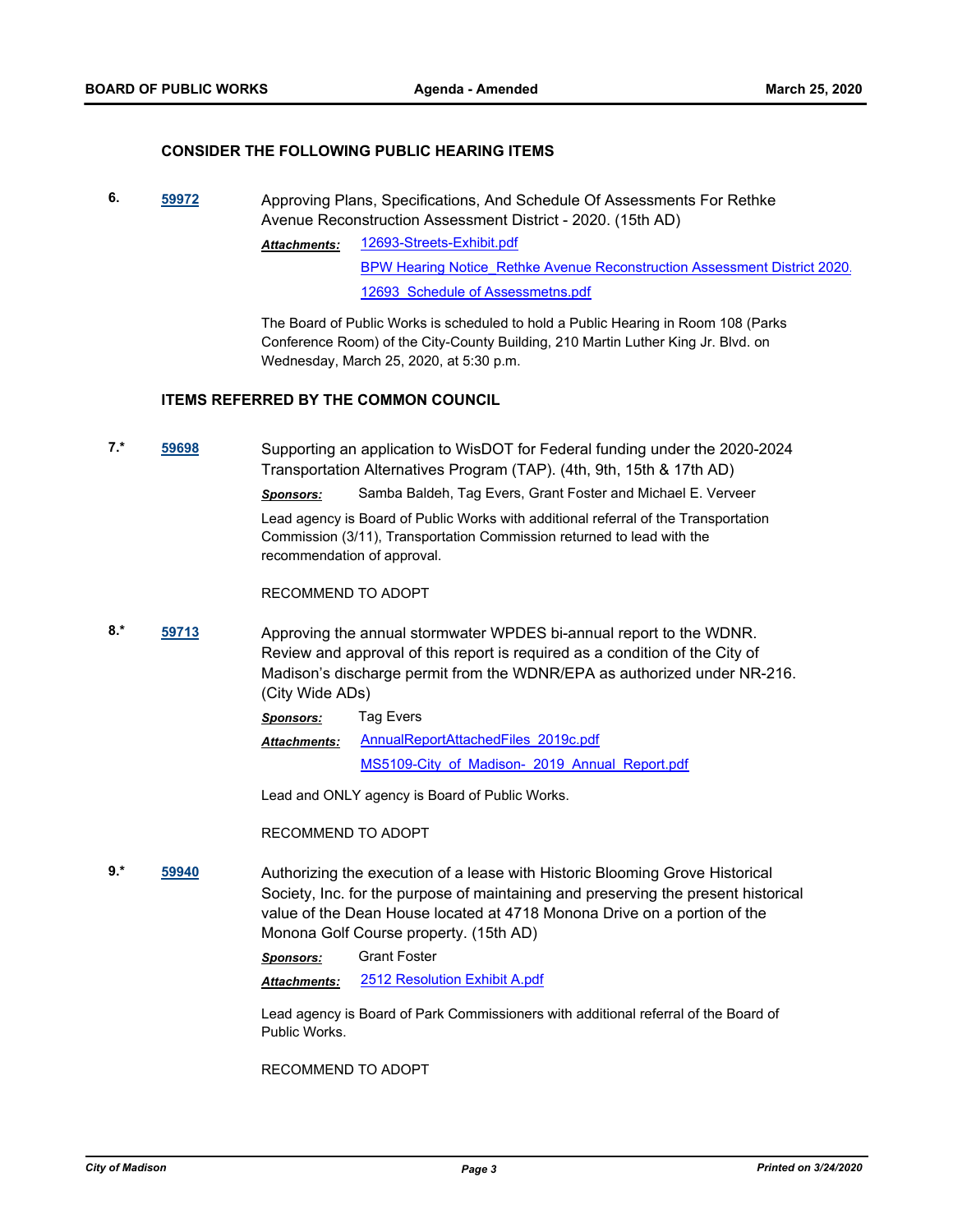**10.\* [59941](http://madison.legistar.com/gateway.aspx?m=l&id=/matter.aspx?key=70848)** Authorizing the Mayor and City Clerk to enter into a contract for Purchase of Services (Architect) with Aro Eberle Architects to provide professional architectural and engineering design services and construction administration services for the design and construction of the Door Creek Park Shelter. (3rd AD)

*Sponsors:* Paul E. Skidmore, Zachary Henak and Lindsay Lemmer

Lead and ONLY agency is Board of Public Works.

RECOMMEND TO ADOPT

**11.\* [59944](http://madison.legistar.com/gateway.aspx?m=l&id=/matter.aspx?key=70851)** Approving the path geometry for Garver Path from Sugar Ave to Milwaukee Street (6th and 15th AD), Approving the roadway geometry for Starkweather Drive from Hargrove Street to Dawes Street and authorizing the Mayor and City Clerk to execute an Amendment to the contract with the KL Engineering, Inc for additional design engineering services. (6th & 15th AD)

*Sponsors:* Grant Foster and Marsha A. Rummel

*Attachments:* [Garver\\_ProjectOverview\\_Updated.pdf](http://madison.legistar.com/gateway.aspx?M=F&ID=7349618e-0f77-486b-95ca-b5a414ab3de6.pdf)

Lead agency is Board of Public Works with additional referral of the Transportation Commission (4/15) this item will be taken out of order due to time constraints.

RECOMMEND TO ADOPT

**12.\* [59953](http://madison.legistar.com/gateway.aspx?m=l&id=/matter.aspx?key=70860)** Approving roadway geometry for the reconstruction of University Avenue from Shorewood Boulevard to University Bay Drive. (5th AD) *Sponsors:* Shiva Bidar, Arvina Martin and Keith Furman [Univ Ave \(Shore-Univ Bay Dr\) Display.pdf](http://madison.legistar.com/gateway.aspx?M=F&ID=cb28766d-8c05-4600-93f2-dd7e2c14a41c.pdf) *Attachments:*

[Univ Bay Dr - Structure Overpass.pdf](http://madison.legistar.com/gateway.aspx?M=F&ID=e6605b42-1b48-4774-83ce-27e735121d68.pdf)

Lead agency is Board of Public Works with additional referral of the Transportation Commission (4/15) this item will be taken out of order due to time constraints.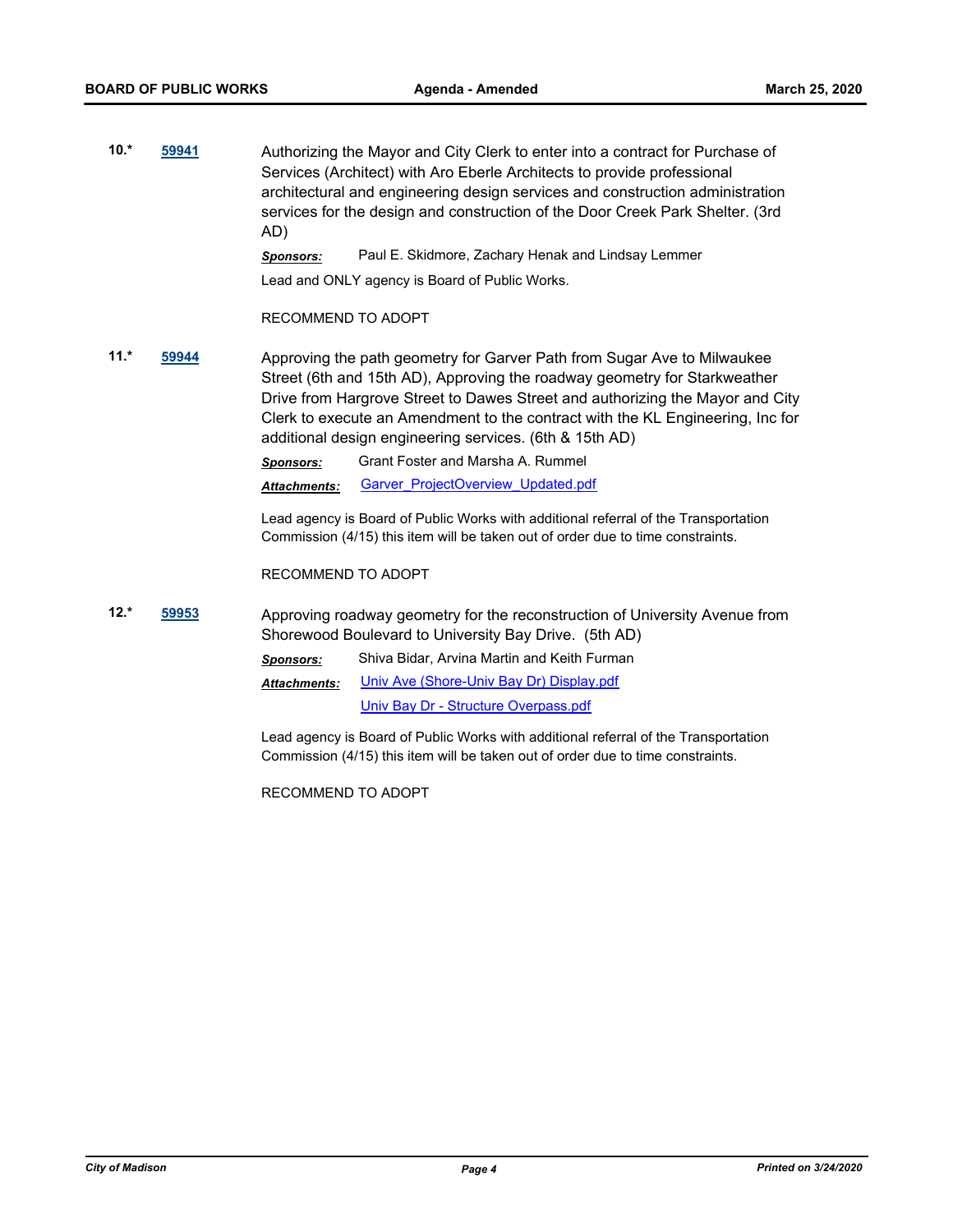| $13.*$<br>59963 |  | Amending the 2020 Operating Budget and Setting the 2020 Rates for the<br>Sewer, Stormwater and Landfill. (City Wide ADs) |                                           |  |
|-----------------|--|--------------------------------------------------------------------------------------------------------------------------|-------------------------------------------|--|
|                 |  | <b>Sponsors:</b>                                                                                                         | Tag Evers and Keith Furman                |  |
|                 |  | <b>Attachments:</b>                                                                                                      | 2020 Average Customer.pdf                 |  |
|                 |  |                                                                                                                          | 2020 Budget Amendment.pdf                 |  |
|                 |  |                                                                                                                          | 2020 Landfill Rate Schedule & History.pdf |  |
|                 |  |                                                                                                                          | 2020 Sanitary Rate Schedule.pdf           |  |
|                 |  |                                                                                                                          | 2020 Sewer Rate History.pdf               |  |
|                 |  |                                                                                                                          | 2020 Statistical Summary.pdf              |  |
|                 |  |                                                                                                                          | 2020 Stormwater Rate History.pdf          |  |
|                 |  |                                                                                                                          | 2020 Stormwater Rate Schedule.pdf         |  |

Lead agency is the Finance Committee (3/23) with additional referral of the Board of Public Works this item will be taken out of order due to time constraints.

RECOMMEND TO ADOPT

## **PUBLIC WORKS CONSTRUCTION MANAGEMENT - PRIVATE CONTRACTS**

| $14.*$          | 59857                                |                     | Accepting sanitary sewer, street and terrace improvements constructed by<br>Private Contract for 149 E Wilson Street, Private Contract No. 2377 (4th AD)                        |
|-----------------|--------------------------------------|---------------------|---------------------------------------------------------------------------------------------------------------------------------------------------------------------------------|
|                 |                                      | <b>Sponsors:</b>    | <b>BOARD OF PUBLIC WORKS</b>                                                                                                                                                    |
|                 |                                      | <b>Attachments:</b> | 2377 149 E Wilson Sanitary Schedule A Total Cost.pdf                                                                                                                            |
|                 |                                      | RECOMMEND TO ADOPT  |                                                                                                                                                                                 |
| $15.*$<br>60022 |                                      |                     | Accepting street and terrace improvements constructed by Private Contract for 601<br>Rayovac Drive Redevelopment, Private Contract No. 8036 (19th AD)                           |
|                 |                                      | <b>Sponsors:</b>    | BOARD OF PUBLIC WORKS                                                                                                                                                           |
|                 |                                      | <b>Attachments:</b> | 8036 Street Schedule A Sidewalk Schedule A.pdf                                                                                                                                  |
|                 |                                      |                     | 8036 601 Rayovac Dr Storm Schedule A Unit Cost.pdf                                                                                                                              |
|                 |                                      | RECOMMEND TO ADOPT  |                                                                                                                                                                                 |
| $16.*$          | 60023<br>Contract No. 7858. (9th AD) |                     | Accepting sanitary sewer, storm sewer, and street improvements (including bituminous<br>surface pavement) constructed by Private Contract in Birchwood Point - Phase 8, Private |
|                 |                                      | <b>Sponsors:</b>    | <b>BOARD OF PUBLIC WORKS</b>                                                                                                                                                    |
|                 |                                      | <b>Attachments:</b> | 7858 Street Schedule A excluding bituminous.pdf                                                                                                                                 |
|                 |                                      |                     | 7858 Birchwood Pt Ph 8 Sanitary Schedule A Unit Cost.pdf                                                                                                                        |
|                 |                                      |                     | 7858 Birchwood Pt Ph 8 Storm Schedule A Unit Cost.pdf                                                                                                                           |
|                 |                                      |                     | 7858 Street Schedule A Bituminous Surface jwk.pdf                                                                                                                               |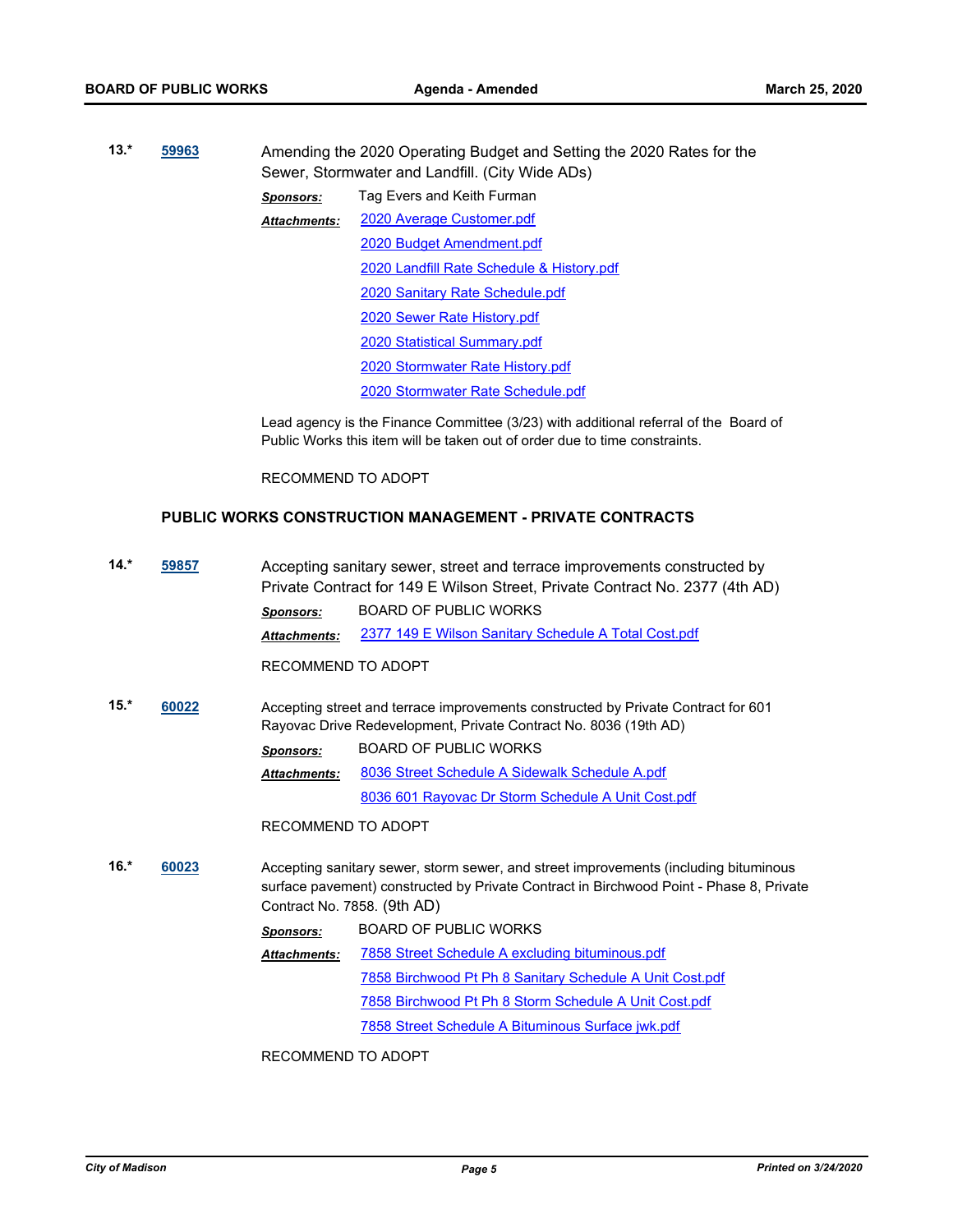| $17.*$                               | 60024<br>Point - Phase 9, Private Contract No. 7859. (9th AD) |                                                                                                                                                                                                                                   | Accepting sanitary sewer, storm sewer, and street improvements (including<br>bituminous surface pavement) constructed by Private Contract in Birchwood                                                                                |
|--------------------------------------|---------------------------------------------------------------|-----------------------------------------------------------------------------------------------------------------------------------------------------------------------------------------------------------------------------------|---------------------------------------------------------------------------------------------------------------------------------------------------------------------------------------------------------------------------------------|
|                                      |                                                               | <b>Sponsors:</b>                                                                                                                                                                                                                  | <b>BOARD OF PUBLIC WORKS</b>                                                                                                                                                                                                          |
|                                      |                                                               | <b>Attachments:</b>                                                                                                                                                                                                               | 7859 Streets Schedule A bituminous Schedule A.pdf                                                                                                                                                                                     |
|                                      |                                                               |                                                                                                                                                                                                                                   | 7859 Sanitary Schedule A Unit Cost.pdf                                                                                                                                                                                                |
|                                      |                                                               |                                                                                                                                                                                                                                   | 7859 Storm Schedule A Unit Cost.pdf                                                                                                                                                                                                   |
|                                      |                                                               |                                                                                                                                                                                                                                   | 7859 Street Schedule A excluding bituminous Schedule A.pdf                                                                                                                                                                            |
|                                      |                                                               | RECOMMEND TO ADOPT                                                                                                                                                                                                                |                                                                                                                                                                                                                                       |
| $18.*$<br>60025                      |                                                               |                                                                                                                                                                                                                                   | Accepting bituminous surface pavement constructed by Private Contract in<br>Birchwood Point - Phase 7, Private Contract No. 7759 (9th AD)                                                                                             |
|                                      |                                                               | <b>Sponsors:</b>                                                                                                                                                                                                                  | <b>BOARD OF PUBLIC WORKS</b>                                                                                                                                                                                                          |
|                                      |                                                               | <b>Attachments:</b>                                                                                                                                                                                                               | 7759 Streets Schedule A bituminous Schedule A.pdf                                                                                                                                                                                     |
|                                      |                                                               | RECOMMEND TO ADOPT                                                                                                                                                                                                                |                                                                                                                                                                                                                                       |
| $19.*$<br>60026                      |                                                               | Accepting sanitary sewer, storm sewer, and street improvements constructed<br>by Private Contract In Village at Autumn Lake - Phase 8, Private Contract No.<br>8237 (17th AD)                                                     |                                                                                                                                                                                                                                       |
|                                      |                                                               | Sponsors:                                                                                                                                                                                                                         | <b>BOARD OF PUBLIC WORKS</b>                                                                                                                                                                                                          |
|                                      |                                                               | Attachments:                                                                                                                                                                                                                      | 8237 Street Schedule A complete Schedule A.pdf                                                                                                                                                                                        |
|                                      |                                                               |                                                                                                                                                                                                                                   | 8237 Sanitary Schedule A Unit Cost.pdf                                                                                                                                                                                                |
|                                      |                                                               |                                                                                                                                                                                                                                   | 8237 Storm Schedule A Unit Cost.pdf                                                                                                                                                                                                   |
|                                      |                                                               | RECOMMEND TO ADOPT                                                                                                                                                                                                                |                                                                                                                                                                                                                                       |
| $20.*$<br>60027                      |                                                               |                                                                                                                                                                                                                                   | Authorizing the Mayor and City Clerk to execute a Contract For the Construction<br>of Public Improvements for public improvements required to serve Two Points<br>Crossing CSM with the Developer, Private Contract No. 8517 (9th AD) |
|                                      |                                                               | Sponsors:                                                                                                                                                                                                                         | <b>BOARD OF PUBLIC WORKS</b>                                                                                                                                                                                                          |
|                                      |                                                               | <b>Attachments:</b>                                                                                                                                                                                                               | 8517 Location map and improvments.pdf                                                                                                                                                                                                 |
|                                      |                                                               | RECOMMEND TO ADOPT                                                                                                                                                                                                                |                                                                                                                                                                                                                                       |
| $21.*$<br>60028<br>No. 8886 (9th AD) |                                                               | Approving plans and specifications for public improvements necessary for the<br>project known as Two Points Crossing CSM - Lot 4 Future Phase and<br>authorizing construction to be undertaken by the Developer, Private Contract |                                                                                                                                                                                                                                       |
|                                      |                                                               | <b>Sponsors:</b>                                                                                                                                                                                                                  | <b>BOARD OF PUBLIC WORKS</b>                                                                                                                                                                                                          |
|                                      |                                                               | Attachments:                                                                                                                                                                                                                      | 8886 Location map and improvements.pdf                                                                                                                                                                                                |
|                                      |                                                               | RECOMMEND TO ADOPT                                                                                                                                                                                                                |                                                                                                                                                                                                                                       |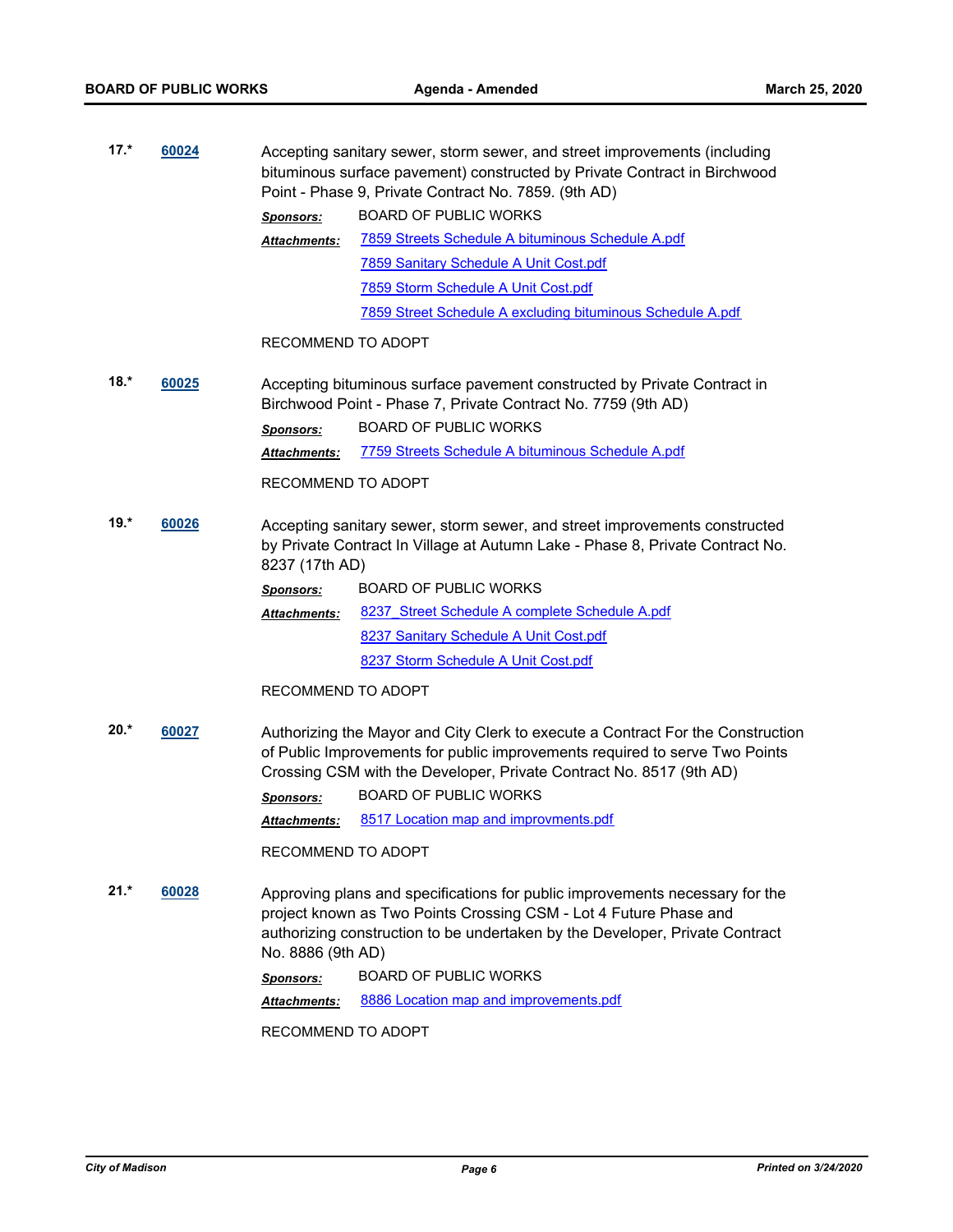#### **RESOLUTIONS APPROVING THE CONSTRUCTION OF PUBLIC WORKS PROJECTS**

**22.\* 59670** Approving plans and specifications and authorizing the Board of Public Works to advertise and receive bids for Felland Road Water Main Extension Phase 1 (3rd &17th AD)

| Sponsors:    | <b>BOARD OF PUBLIC WORKS</b>   |  |
|--------------|--------------------------------|--|
| Attachments: | 12327 Felland Plans Prelim.pdf |  |
|              | 12327 Felland Rd BPW Notes.pdf |  |

RECOMMEND TO ADOPT

**23.\* 59903** Approving plans and specifications and authorizing the Board of Public Works to advertise and receive bids for the Warner Park Beach Shelter. (18 AD)

*Sponsors:* BOARD OF PUBLIC WORKS

*Attachments:* [WarnerBeachParkShelter.pdf](http://madison.legistar.com/gateway.aspx?M=F&ID=ece03c24-0655-43b2-92f6-d53d5ae85c98.pdf)

The Warner Beach Park Shelter project funds demolition of the existing structure, architecture, mechanical, electrical/lighting, plumbing, site work at Warner Park Beach, located at 1101 Woodward Dr. Estimated cost \$939,877.

RECOMMEND TO ADOPT

**24.\* 60053** Approving plans and specifications and authorizing the Board of Public Works to advertise and receive bids for 2020 Playgrounds - Group 2 (12th & 18th ADs)

*Sponsors:* BOARD OF PUBLIC WORKS

*Attachments:* [2020 Playgrounds - Group 2\\_BPW.pdf](http://madison.legistar.com/gateway.aspx?M=F&ID=e3e17b0d-abd4-4987-9601-806f3e0d0c9e.pdf)

Playground replacement projects at Brentwood, Whitetail Ridge and Windom Way Parks Estimated Cost \$307,800

RECOMMEND TO ADOPT

**25.\* 60054** Approving plans and specifications and authorizing the Board of Public Works to advertise and receive bids for 2020 Parking Garage Maintenance (2nd and 4th ADs)

*Sponsors:* BOARD OF PUBLIC WORKS

This is for on going maintenance of Capitol Square North, State Street Capitol, Overture Center, State Street Campus (Lake), and State Street Campus (Frances)parking garages. Work includes concrete repair of slabs, columns. and beams, joint repairs, pour strip replacement, CMU crack repair, brick masonry repair and sealing, sealant replacement at slab cracks and joints, epoxy injection crack repair, expansion joint replacement, membrane repair and placement, powerwash, prime, grit-blast and paint steel and concrete, and repair cracked stair treads. ESTIMATED COST: \$526,752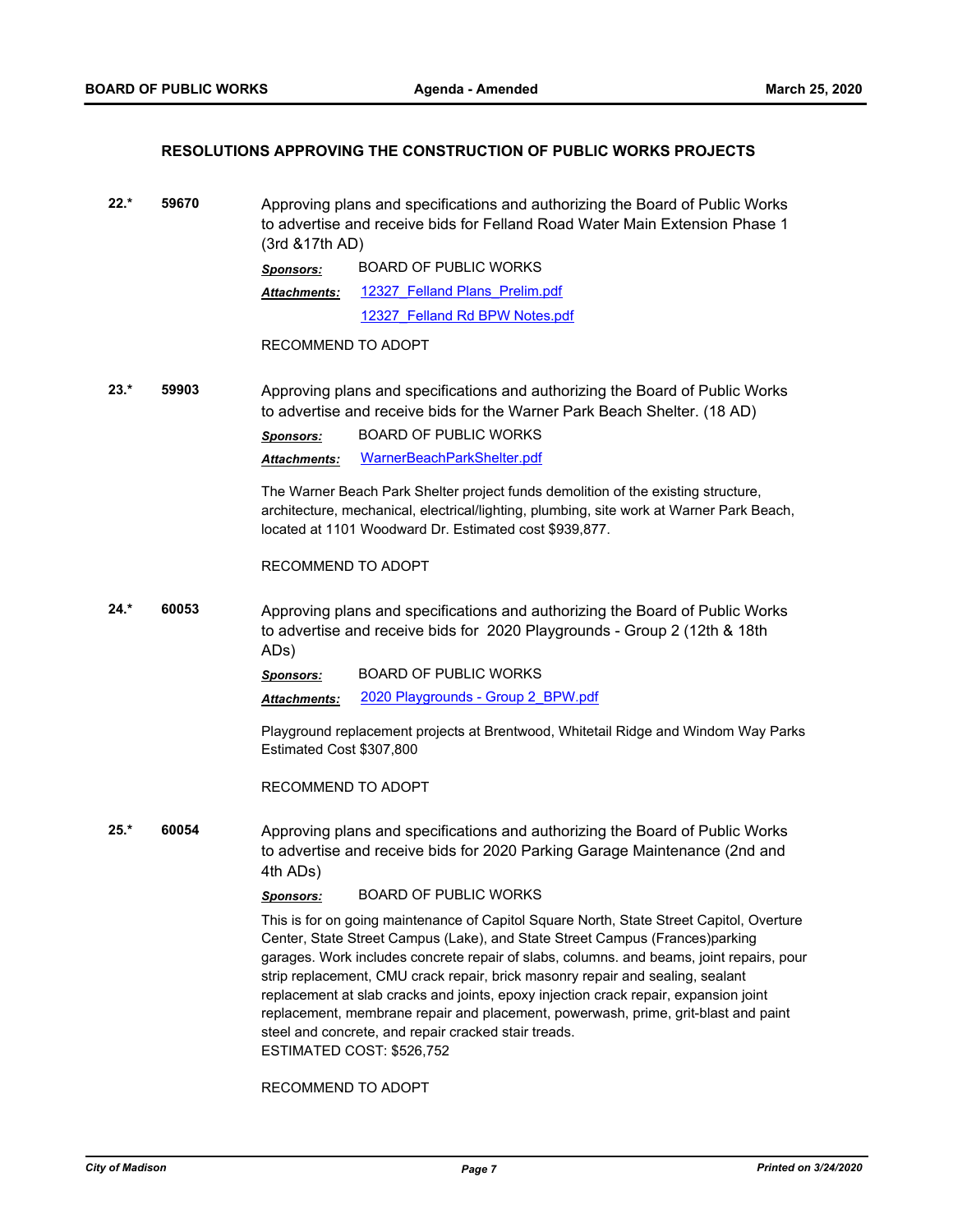**26.\* 60055** Approving plans and specifications and authorizing the Board of Public Works to advertise and receive bids for ORCHARD STREET SANITARY SEWER REPAIR (8th AD)

*Sponsors:* BOARD OF PUBLIC WORKS

*Attachments:* [\\_12315-Plans.pdf](http://madison.legistar.com/gateway.aspx?M=F&ID=ccba024c-b87c-42d7-a8ce-1f5f276b6264.pdf)

The project will replace a failing sanitary sewer pipe and requires bore and jacking under the railroad line. Estimated Cost \$228,000

RECOMMEND TO ADOPT

#### **CHANGE ORDERS TO PUBLIC WORKS CONTRACTS**

**27.\* [60030](http://madison.legistar.com/gateway.aspx?m=l&id=/matter.aspx?key=70921)** Change Order No. 11 to Contract No. 8290, Judge Doyle Podium, to JP Cullen & Sons Inc, in the amount of \$218,208.96. (4th AD) *Attachments:* [CO 11 - 8290.pdf](http://madison.legistar.com/gateway.aspx?M=F&ID=26b2a7dc-adba-4056-866b-4d20c087912f.pdf)

> The timing for this change order is critical in order to prevent further delay in opening the parking ramp. The completed change order is attached.

RECOMMEND APPROVAL

**28.\* [60069](http://madison.legistar.com/gateway.aspx?m=l&id=/matter.aspx?key=70960)** Change Order No. 1 to Contract No. 8359, Burr Jones Park - Site Improvements, to RG Huston Company Inc, in the amount of \$67,727.40. (12th AD)

*Attachments:* [8359 CO1 Parks signed.pdf](http://madison.legistar.com/gateway.aspx?M=F&ID=a0117d4e-974f-44f8-8a89-62b39a9526af.pdf)

RECOMMEND APPROVAL

#### **MISCELLANEOUS**

**29.\* [60029](http://madison.legistar.com/gateway.aspx?m=l&id=/matter.aspx?key=70920)** Subcontractor List for Contract No. 8535, Metro Transit Phase 2 HVAC Replacement, to Kenneth F. Sullivan Co., for 80.14%. *Attachments:* [8535 Subcontractor List.pdf](http://madison.legistar.com/gateway.aspx?M=F&ID=72065294-c017-40be-abb0-79b9a8d7c9bc.pdf)

RECOMMEND APPROVAL

- **30.\* 60052** Report of Parks Division of Non-Bid Contract for Junction Ridge Park Soccer Field and Bike Path Improvements. (9th AD) *Attachments:* [Report to Council of Non Bid Construction Junction Ridge.pdf](http://madison.legistar.com/gateway.aspx?M=F&ID=3dd6c653-9a51-46b5-9544-7a15be1d41a9.pdf) RECOMMEND TO ADOPT
- **31.\* [60048](http://madison.legistar.com/gateway.aspx?m=l&id=/matter.aspx?key=70939)** February 2020 BPW Change Order Report. Attachments: [February Change Order Report BPW.pdf](http://madison.legistar.com/gateway.aspx?M=F&ID=3833c745-f786-4911-9938-6db6ea95792b.pdf) FOR INFORMATIONAL PURPOSES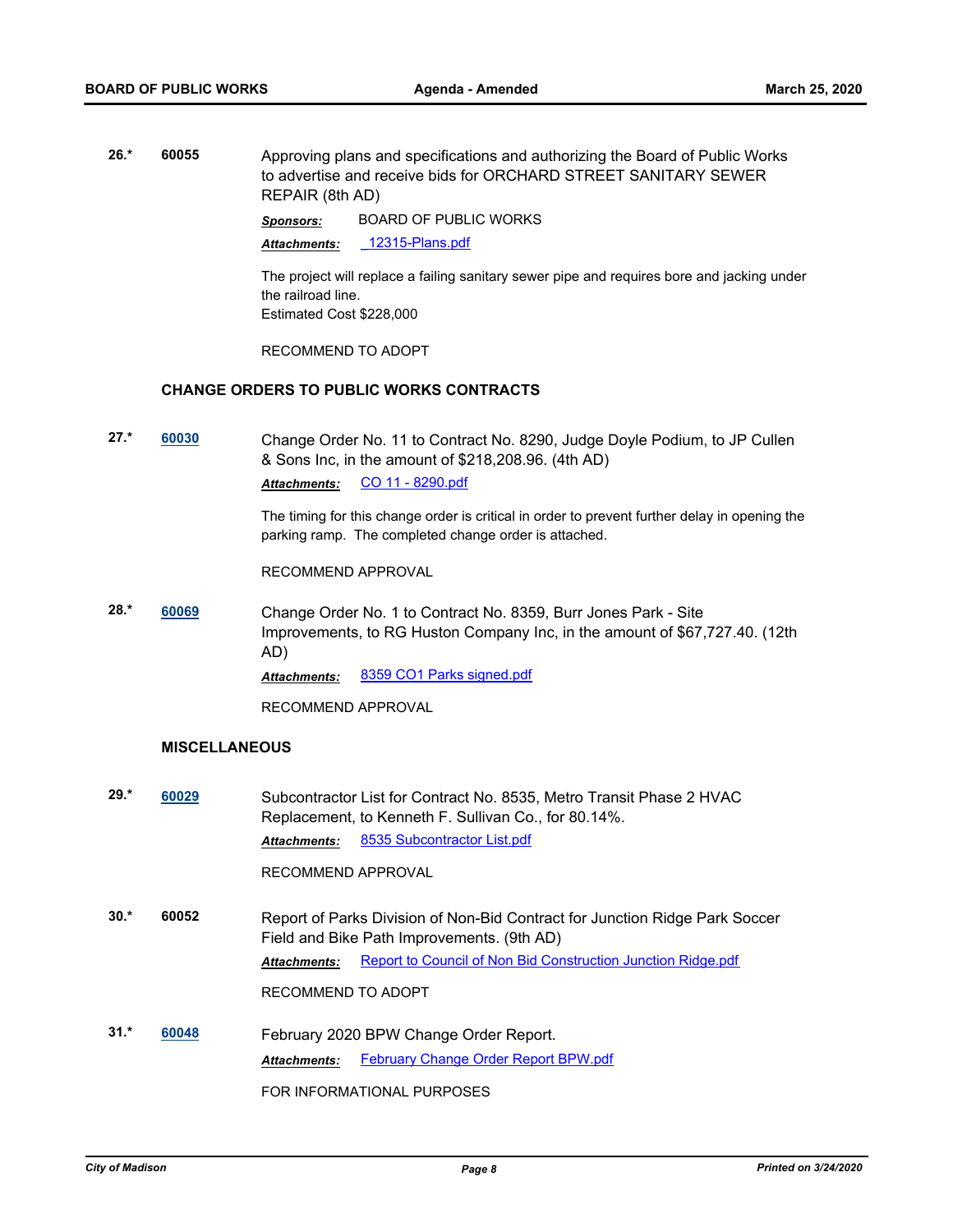**32.\* Appeals regarding prequalifications of various contractors to bid on City of Madison Public Works Projects, and contractors applying to be licensed Concrete Layers, Asphalt Pavers, and Mudjackers as approved by the City Engineer, if any. NONE**

#### **APPROVAL OF BIDS OPENED BY CITY ENGINEERING**

**33.\* [59773](http://madison.legistar.com/gateway.aspx?m=l&id=/matter.aspx?key=70702)** Awarding Public Works Contract No. 8543, Rimrock Interceptor - Industrial Drive Extension. (14th AD) *Sponsors:* BOARD OF PUBLIC WORKS [8543.pdf](http://madison.legistar.com/gateway.aspx?M=F&ID=48d3c08c-1d0b-4142-865b-10ee9204fc86.pdf) [Contract 8543.pdf](http://madison.legistar.com/gateway.aspx?M=F&ID=04143a6c-0e47-4b15-8a03-cd3d0adef5c2.pdf) *Attachments:*

RECOMMEND AWARD TO R. G. HUSTON CO., INC.

**34.\* 60031** Awarding Public Works Contract No. 8287, Olbrich Roof Replacements. (6th AD) *Sponsors:* BOARD OF PUBLIC WORKS

*Attachments:* [8287.pdf](http://madison.legistar.com/gateway.aspx?M=F&ID=71171ca0-6c86-4000-a784-a7cf06104251.pdf)

SINGLE BID RECEIVED; BID NOT OPENED.

**35.\* [60032](http://madison.legistar.com/gateway.aspx?m=l&id=/matter.aspx?key=70923)** Awarding Public Works Contract No. 8121, Alleys Reconstruction Assessment District - 2020. (13th AD) *Sponsors:* BOARD OF PUBLIC WORKS [Contract 8121.pdf](http://madison.legistar.com/gateway.aspx?M=F&ID=0d602915-6175-4006-802a-fa9eaa37fd00.pdf) *Attachments:*

[8121.pdf](http://madison.legistar.com/gateway.aspx?M=F&ID=0ccfe56b-dfd5-4547-a3f5-38ddafdcdd04.pdf)

RECOMMEND AWARD TO SPEEDWAY SAND & GRAVEL, INC.

- **36.\* [60033](http://madison.legistar.com/gateway.aspx?m=l&id=/matter.aspx?key=70924)** Awarding Public Works Contract No. 8294, Dairy Drive Assessment District 2019. (16th AD)
	- *Sponsors:* BOARD OF PUBLIC WORKS

[Contract 8294.pdf](http://madison.legistar.com/gateway.aspx?M=F&ID=2018f29a-fe85-4499-917b-c963aea4c9d8.pdf) [8294.pdf](http://madison.legistar.com/gateway.aspx?M=F&ID=5d87a9f6-9331-41e5-b3e9-878a059fc28b.pdf) *Attachments:*

RECOMMEND AWARD TO R. G. HUSTON CO., INC.

**37.\* [60034](http://madison.legistar.com/gateway.aspx?m=l&id=/matter.aspx?key=70925)** Awarding Public Works Contract No. 8499, Bikeways 2020. (13th AD) *Sponsors:* BOARD OF PUBLIC WORKS

[Contract 8499.pdf](http://madison.legistar.com/gateway.aspx?M=F&ID=1447f0a2-97d8-4cbb-a22a-44f2ba4e462d.pdf) *Attachments:*

[8499.pdf](http://madison.legistar.com/gateway.aspx?M=F&ID=8a0360a5-97e0-4402-9517-2cd853bfcc00.pdf)

RECOMMEND AWARD TO PAYNE & DOLAN, INC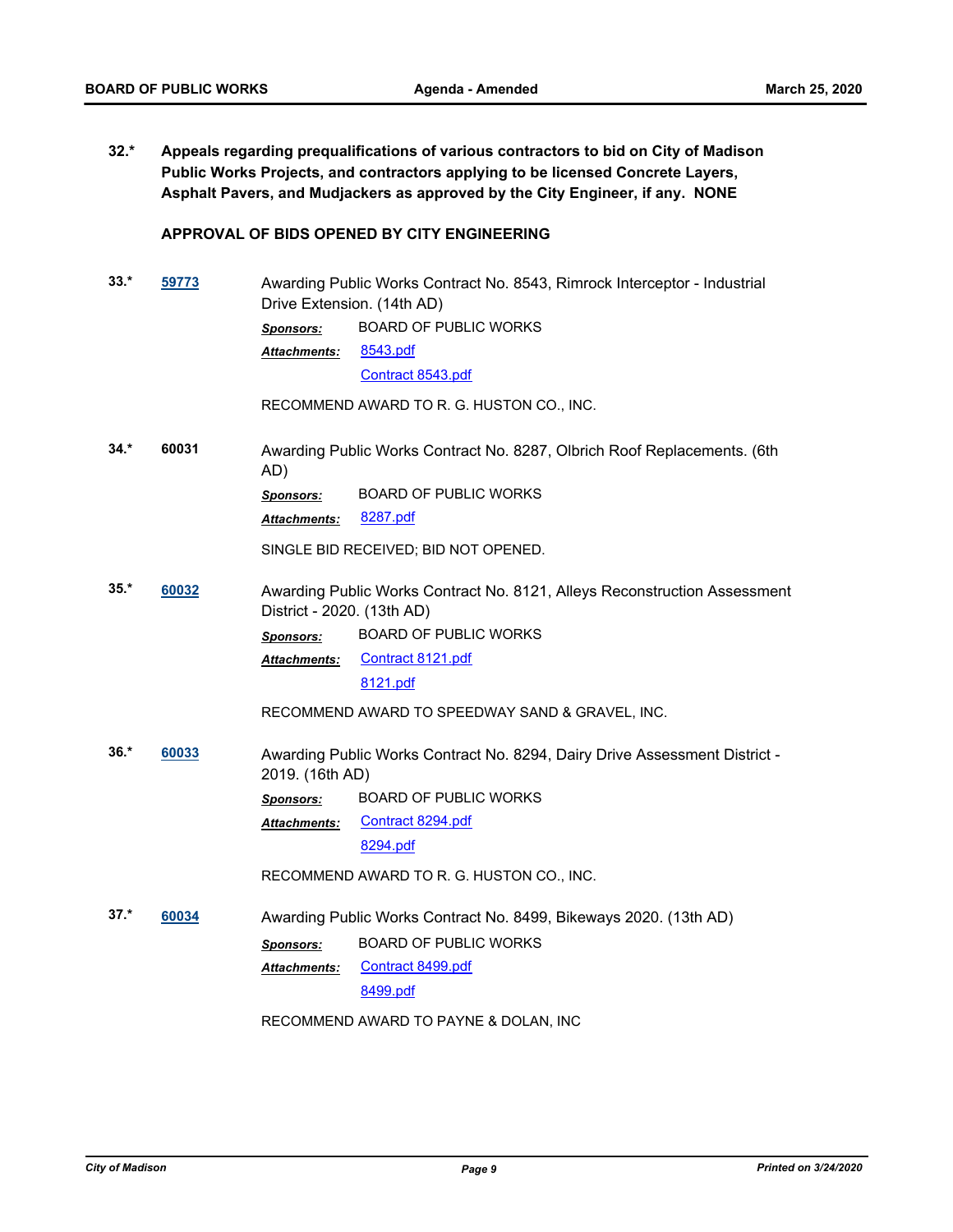| $38.*$ | 60035 | Awarding Public Works Contract No. 8501, Gregory Street, Cross Street,<br>Copeland Street and Western Avenue Reconstruction Assessment District -<br>2020. (13th AD) |                                                                                                                                                                                                                          |
|--------|-------|----------------------------------------------------------------------------------------------------------------------------------------------------------------------|--------------------------------------------------------------------------------------------------------------------------------------------------------------------------------------------------------------------------|
|        |       | <b>Sponsors:</b>                                                                                                                                                     | <b>BOARD OF PUBLIC WORKS</b>                                                                                                                                                                                             |
|        |       | <b>Attachments:</b>                                                                                                                                                  | Contract 8501.pdf                                                                                                                                                                                                        |
|        |       |                                                                                                                                                                      | 8501.pdf                                                                                                                                                                                                                 |
|        |       |                                                                                                                                                                      | RECOMMEND AWARD TO CAPITOL UNDERGROUND, INC.                                                                                                                                                                             |
| $39.*$ | 60036 | Access. (12th AD)                                                                                                                                                    | Awarding Public Works Contract No. 9428, Warner Lagoon Pier and Ice                                                                                                                                                      |
|        |       | <b>Sponsors:</b>                                                                                                                                                     | <b>BOARD OF PUBLIC WORKS</b>                                                                                                                                                                                             |
|        |       | Attachments:                                                                                                                                                         | Contract 9428.pdf                                                                                                                                                                                                        |
|        |       |                                                                                                                                                                      | 9428.pdf                                                                                                                                                                                                                 |
|        |       |                                                                                                                                                                      | RECOMMEND AWARD TO RAYMOND P. CATTELL, INC                                                                                                                                                                               |
| 40.*   | 60037 |                                                                                                                                                                      | Awarding Public Works Contract No. 8306, Toepfer Avenue, Holly Avenue,<br>Euclid Avenue and St. Clair Street Assessment District - 2019. (11th AD)                                                                       |
|        |       | <b>Sponsors:</b>                                                                                                                                                     | <b>BOARD OF PUBLIC WORKS</b>                                                                                                                                                                                             |
|        |       | <b>Attachments:</b>                                                                                                                                                  | 8306.pdf                                                                                                                                                                                                                 |
|        |       |                                                                                                                                                                      | Contract 8306.pdf                                                                                                                                                                                                        |
|        |       |                                                                                                                                                                      | RECOMMEND AWARD TO S&L UNDERGROUND, INC.                                                                                                                                                                                 |
| $41.*$ | 60038 |                                                                                                                                                                      | Awarding Public Works Contract No. 8493, Annual Construction and<br>Reconstruction of Concrete Sidewalk and Incidental Concrete Curb & Gutter<br>Work Ordered (Districts 4 & 8) by the Common Council. (4th and 8th ADs) |
|        |       | <b>Sponsors:</b>                                                                                                                                                     | <b>BOARD OF PUBLIC WORKS</b>                                                                                                                                                                                             |
|        |       | <b>Attachments:</b>                                                                                                                                                  | 8493.pdf                                                                                                                                                                                                                 |
|        |       |                                                                                                                                                                      | Contract 8493.pdf                                                                                                                                                                                                        |
|        |       |                                                                                                                                                                      | RECOMMEND AWARD TO RAYMOND P. CATTELL, INC.                                                                                                                                                                              |
| 42.*   | 60039 |                                                                                                                                                                      | Awarding Public Works Contract No. 8495, Annual Horizontal Sawcutting of<br>Concrete Sidewalk and Incidental Work (District 4 & 8) - 2020. (4th & 8th ADs)                                                               |
|        |       | <b>Sponsors:</b>                                                                                                                                                     | <b>BOARD OF PUBLIC WORKS</b>                                                                                                                                                                                             |
|        |       | Attachments:                                                                                                                                                         | 8495.pdf                                                                                                                                                                                                                 |
|        |       |                                                                                                                                                                      | SINGLE BID RECEIVED; BID NOT OPENED.                                                                                                                                                                                     |
| $43.*$ | 60040 |                                                                                                                                                                      | Awarding Public Works Contract No. 8502, Packers Avenue Resurfacing<br>Assessment District - 2020. (12th AD)                                                                                                             |
|        |       | <b>Sponsors:</b>                                                                                                                                                     | <b>BOARD OF PUBLIC WORKS</b>                                                                                                                                                                                             |
|        |       | Attachments:                                                                                                                                                         | 8502.pdf                                                                                                                                                                                                                 |
|        |       |                                                                                                                                                                      | Contract 8502.pdf                                                                                                                                                                                                        |
|        |       |                                                                                                                                                                      | RECOMMEND AWARD TO S&L UNDERGROUND, INC.                                                                                                                                                                                 |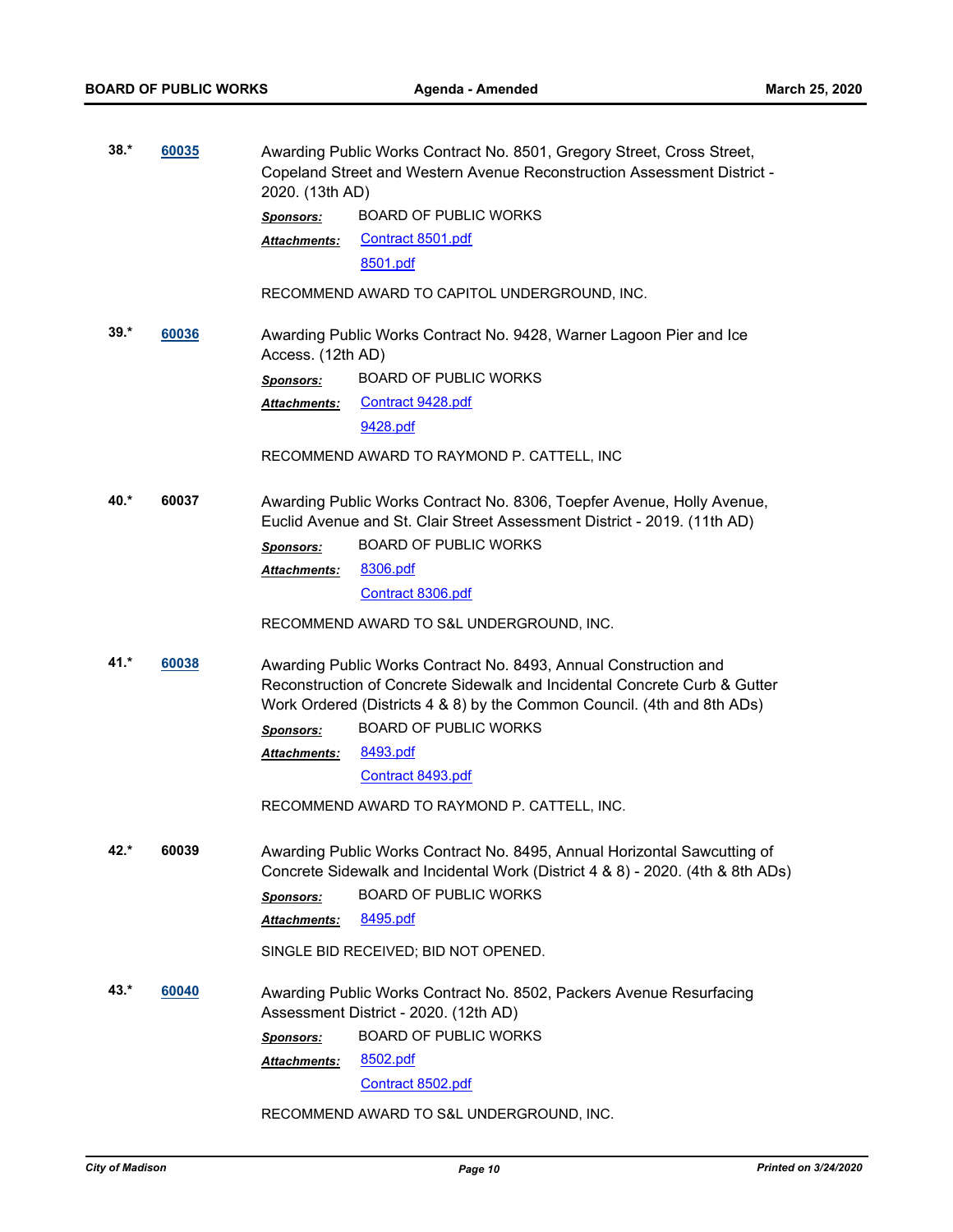| 44.*                                                       | 60041<br>Awarding Public Works Contract No. 8507, Repairing and Sealing Pavement<br>Cracks - Local Streets 2020. (Citywide) |                                                                         |                                                                              |
|------------------------------------------------------------|-----------------------------------------------------------------------------------------------------------------------------|-------------------------------------------------------------------------|------------------------------------------------------------------------------|
|                                                            |                                                                                                                             | Sponsors:                                                               | <b>BOARD OF PUBLIC WORKS</b>                                                 |
|                                                            |                                                                                                                             | <b>Attachments:</b>                                                     | 8507.pdf                                                                     |
|                                                            |                                                                                                                             |                                                                         | Contract 8507.pdf                                                            |
|                                                            |                                                                                                                             |                                                                         | RECOMMEND AWARD TO FAHRNER ASPHALT SEALERS, L.L.C.                           |
| 60042<br>$45.*$<br>Cracks - Major Streets 2020. (Citywide) |                                                                                                                             | Awarding Public Works Contract No. 8508, Repairing and Sealing Pavement |                                                                              |
|                                                            |                                                                                                                             | <b>Sponsors:</b>                                                        | <b>BOARD OF PUBLIC WORKS</b>                                                 |
|                                                            |                                                                                                                             | <b>Attachments:</b>                                                     | 8508.pdf                                                                     |
|                                                            |                                                                                                                             |                                                                         | SINGLE BID RECEIVED; BID NOT OPENED.                                         |
| 46.*                                                       | 60049<br>15th & 17th ADs)                                                                                                   |                                                                         | Awarding Public Works Contract No. 8509, Chip Sealing 2020 East. (3rd, 12th, |
|                                                            |                                                                                                                             | <b>Sponsors:</b>                                                        | <b>BOARD OF PUBLIC WORKS</b>                                                 |
|                                                            |                                                                                                                             | <b>Attachments:</b>                                                     | 8509.pdf                                                                     |
|                                                            |                                                                                                                             |                                                                         | Contract 8509.pdf                                                            |
|                                                            |                                                                                                                             |                                                                         | RECOMMEND AWARD TO SCOTT CONSTRUCTION INC.                                   |
| $47.*$<br>60050<br>10th, 11th & 19th ADs)                  |                                                                                                                             |                                                                         | Awarding Public Works Contract No. 8510, Chip Sealing 2020 - West. (9th,     |
|                                                            |                                                                                                                             | <b>Sponsors:</b>                                                        | <b>BOARD OF PUBLIC WORKS</b>                                                 |
|                                                            |                                                                                                                             | <b>Attachments:</b>                                                     | 8510.pdf                                                                     |
|                                                            |                                                                                                                             |                                                                         | Contract 8510.pdf                                                            |
|                                                            |                                                                                                                             |                                                                         | RECOMMEND AWARD TO SCOTT CONSTRUCTION INC.                                   |
|                                                            | <b>DISCUSSION ITEM</b>                                                                                                      |                                                                         |                                                                              |

Discussion of how future meetings will be conducted, impact of constraints due to COVID-19.

## **ADJOURNMENT**

INFORMATIONAL MATERIALS (most recent meeting minutes electronically attached, if available)